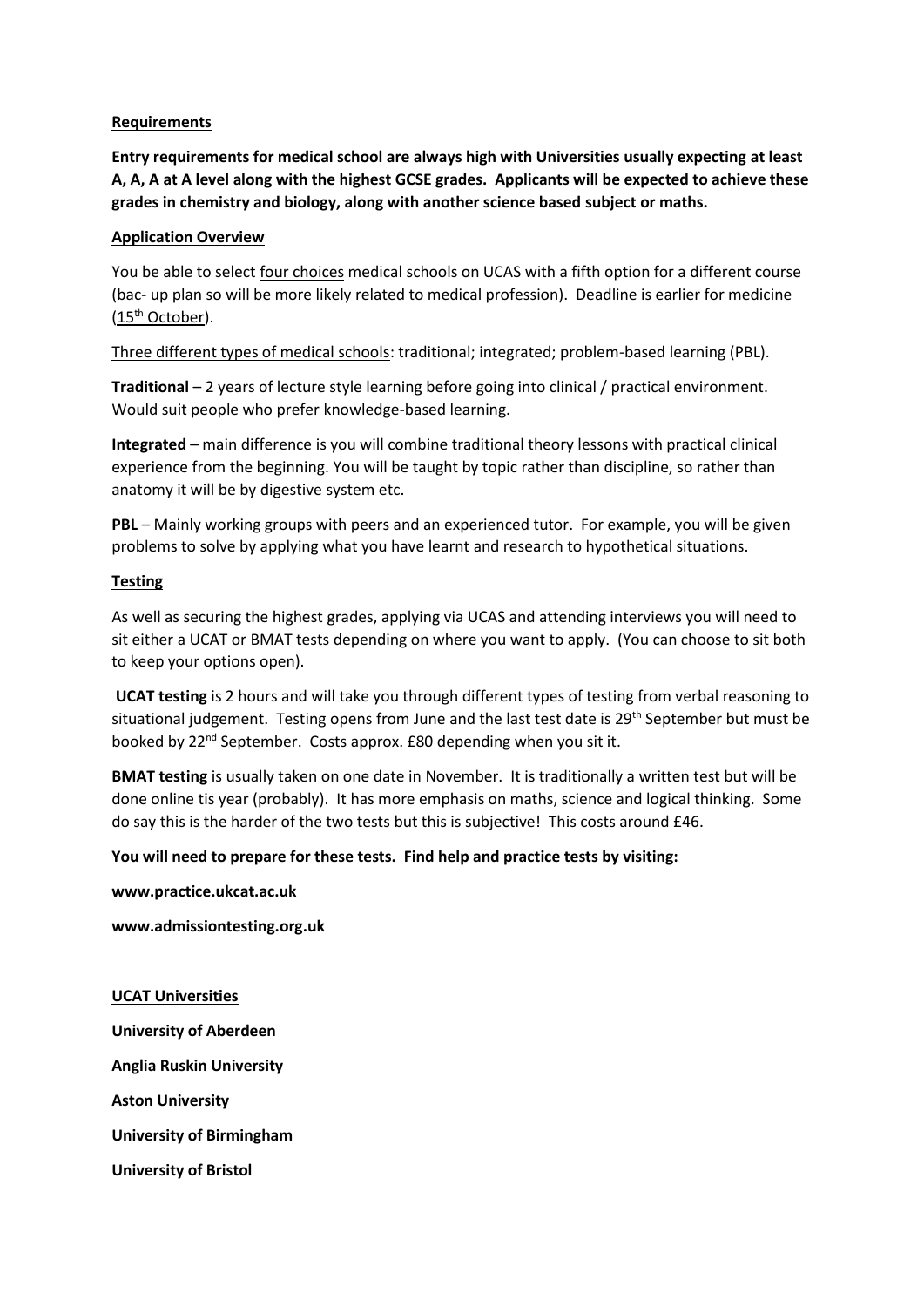**Cardiff University University of Dundee University of East Anglia Edge Hill University University of Edinburgh University of Exeter University of Glasgow Hull York Medical School Keele University Kent and Medway Medical School King's College London University of Leicester University of Liverpool University of Manchester University of Newcastle University of Nottingham Plymouth University Queen Mary University of London Queen's University Belfast University of Sheffield University of Southampton University of St Andrews St George's, University of London University of Sunderland University of Warwick BMAT Universities Brighton and Sussex Medical School Imperial Lancaster University University College London (UCL) University of Cambridge**